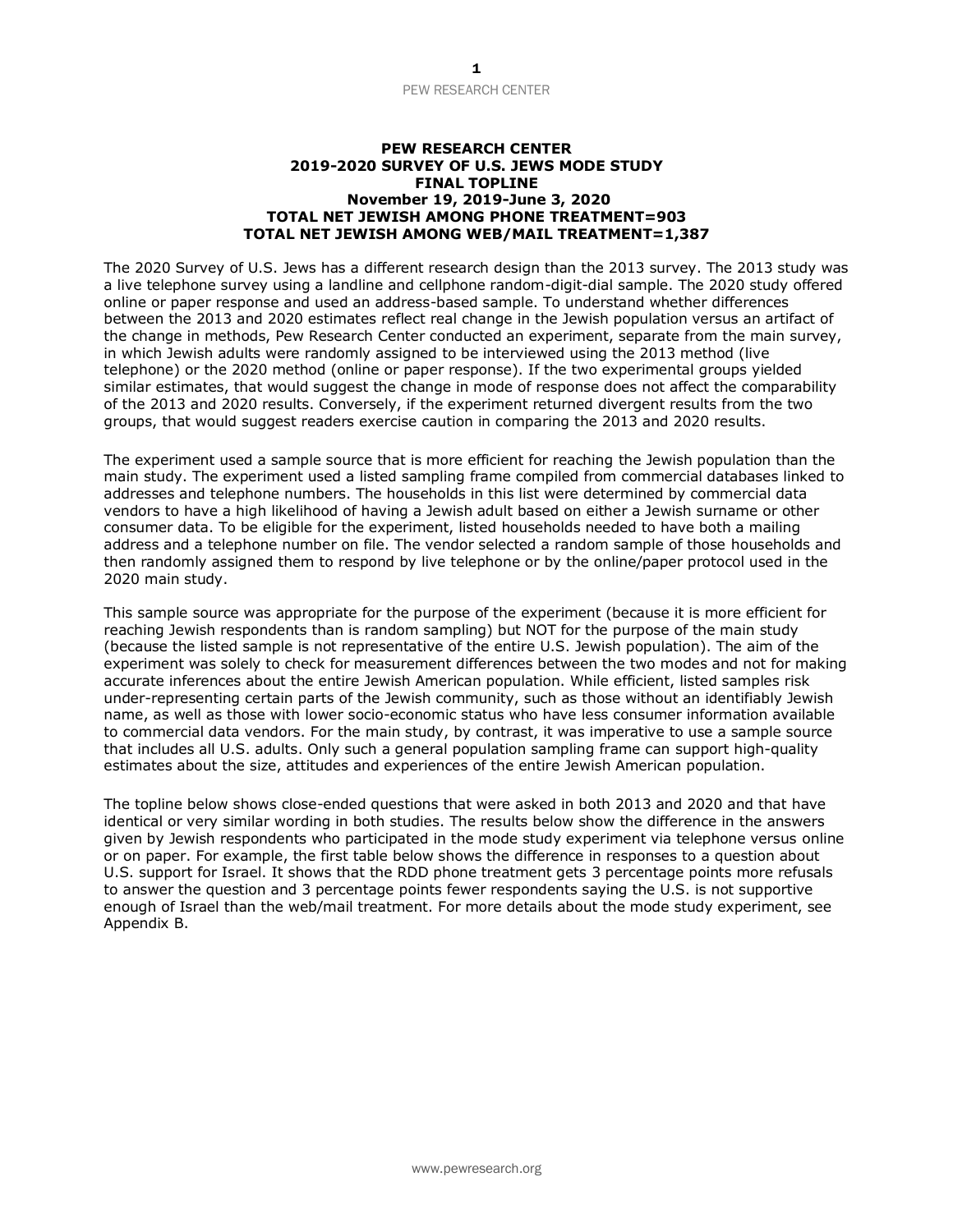## **ASK ALL:**

## ISUPP Which of the following statements come closest to your overall view of U.S. support for Israel? **[RANDOMIZE "The U.S. is too supportive of Israel" and "The U.S. is not supportive enough of Israel"; "The level of U.S. support for Israel is about right" ALWAYS LAST]**

|                               |                 | The U.S. is |               |        |
|-------------------------------|-----------------|-------------|---------------|--------|
|                               |                 | not         | The level of  |        |
|                               | The U.S. is too | supportive  | U.S. support  |        |
|                               | supportive of   | enough of   | for Israel is | No     |
|                               | Israel          | Israel      | about right   | answer |
| DIFFERENCE (PHONE - WEB/MAIL) |                 | -3          |               | $+3$   |

### **ASK ALL:**

COEX Do you think a way can be found for Israel and an independent Palestinian state to coexist peacefully with each other?

|                               | Yes, can coexist | No, cannot coexist |           |
|-------------------------------|------------------|--------------------|-----------|
|                               | peacefully       | peacefully         | No answer |
| DIFFERENCE (PHONE - WEB/MAIL) | - 3              | $\sim$             | $+5$      |

### **ASK ALL WHO SELF-IDENTIFY AS JEWISH:**

ESSENT1 How important is each of the following to what BEING JEWISH means to you? **[SPLIT ITEMS OVER TWO SCREENS, WITH ITEMS a-e ON FIRST SCREEN AND f-j ON SECOND SCREEN; RANDOMIZE ITEMS ON EACH PAGE] 1**

|                                                                          | Essential part<br>of what being<br>Jewish<br>means to me | Important,<br>but not<br>essential | Not an<br>important<br>part of what<br>being Jewish<br>means to me | <u>No answer</u> |
|--------------------------------------------------------------------------|----------------------------------------------------------|------------------------------------|--------------------------------------------------------------------|------------------|
| Leading an ethical and moral life<br>a.<br>DIFFERENCE (PHONE - WEB/MAIL) | $-1$                                                     | +3                                 | -1                                                                 | -1               |
| Working for justice and equality in<br>b.<br>society                     |                                                          |                                    |                                                                    |                  |
| DIFFERENCE (PHONE - WEB/MAIL)                                            | -3                                                       | +4                                 | $+1$                                                               | -1               |
| Observing Jewish law (halakha)<br>C.<br>DIFFERENCE (PHONE - WEB/MAIL)    | $+2$                                                     | +8                                 | -9                                                                 | 0                |
| Having a good sense of humor<br>d.<br>DIFFERENCE (PHONE - WEB/MAIL)      | -4                                                       | +4                                 | $+1$                                                               | -1               |
| Remembering the Holocaust<br>e.<br>DIFFERENCE (PHONE - WEB/MAIL)         | -8                                                       | +9                                 | 0                                                                  |                  |

<sup>&</sup>lt;sup>1</sup> Item h was not asked in 2013 so it is not shown in the table.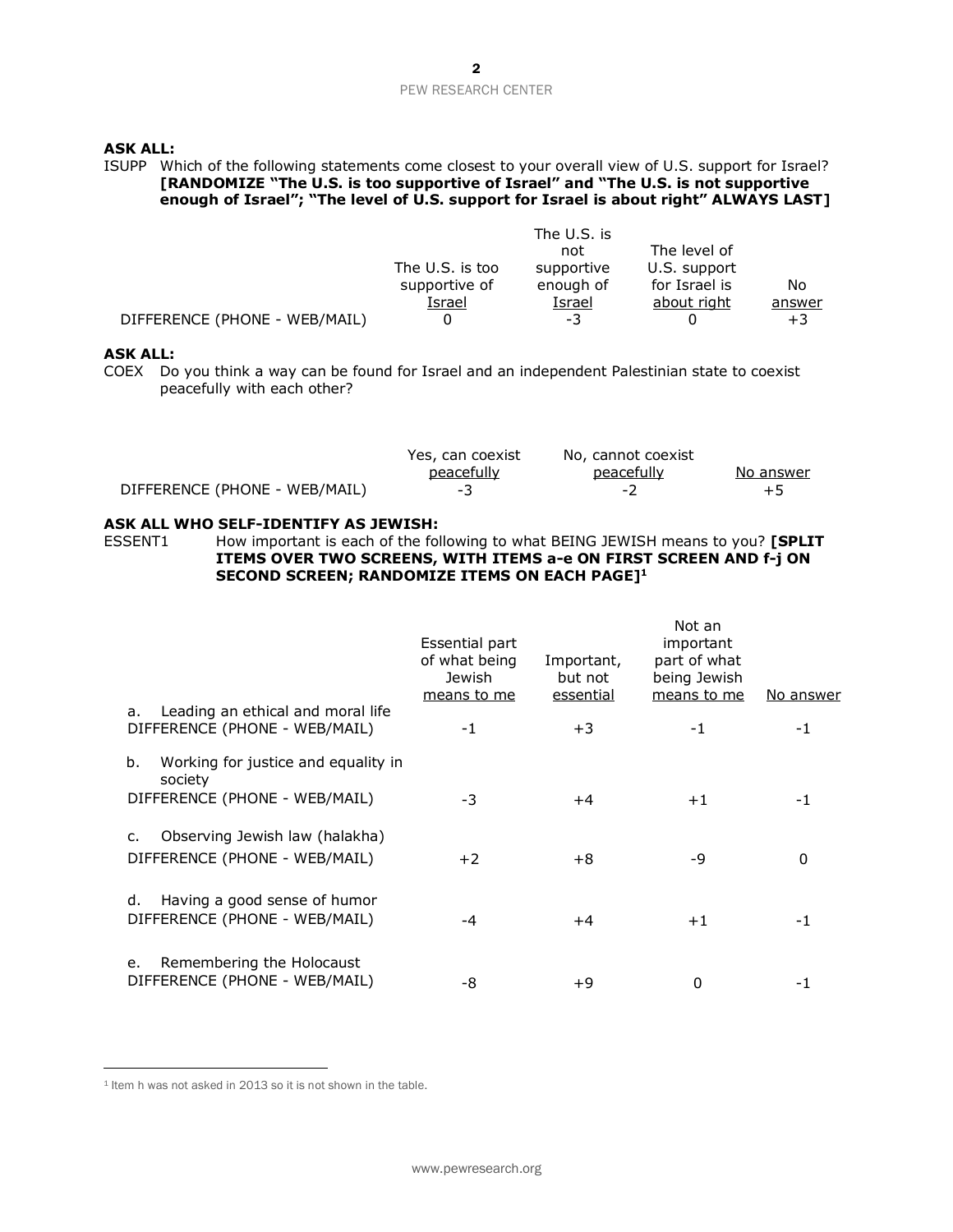### **ESSENT1 CONTINUED …**

|                                                                         | Essential part<br>of what being<br>Jewish<br>means to me | Important,<br>but not<br>essential | Not an<br>important<br>part of what<br>being Jewish<br>means to me | No answer |
|-------------------------------------------------------------------------|----------------------------------------------------------|------------------------------------|--------------------------------------------------------------------|-----------|
| Caring about Israel<br>f.<br>DIFFERENCE (PHONE - WEB/MAIL)              | -5                                                       | $+7$                               | -1                                                                 | -1        |
| Being part of a Jewish community<br>q.<br>DIFFERENCE (PHONE - WEB/MAIL) | -5                                                       | $+6$                               | 0                                                                  | -1        |
| Being intellectually curious<br>DIFFERENCE (PHONE - WEB/MAIL)           | -6                                                       | $+8$                               | $-2$                                                               | -1        |
| Eating traditional Jewish foods<br>1.<br>DIFFERENCE (PHONE - WEB/MAIL)  | -7                                                       | 0                                  | +9                                                                 | -2        |

# **ASK ALL:**

How many of your close friends are Jewish?

|                               | All of<br>them | Most of<br>them | Some of<br>them | Hardly any<br>of them | None of<br>them | Not sure | No<br>answer |
|-------------------------------|----------------|-----------------|-----------------|-----------------------|-----------------|----------|--------------|
| <b>DIFFERENCE</b><br>(PHONE - |                |                 |                 |                       |                 |          |              |
| WEB/MAIL)                     | - 1            | $+3$            | $+3$            | -4                    | - 1             |          | - 1          |

# **ASK ALL:**

To you personally, is being Jewish mainly a matter of...

|                     |          |          |         | Some        |                          |
|---------------------|----------|----------|---------|-------------|--------------------------|
|                     | Religion | Ancestry | Culture | combination | No answer                |
| DIFFERENCE (PHONE - |          |          |         |             |                          |
| WEB/MAIL)           | -8       | -4       | -O      | +22         | $\overline{\phantom{0}}$ |

# **ASK ALL:**

In the past 12 months, did you make a financial donation to any Jewish charity or cause, such as a synagogue, Jewish school or a group supporting Israel?

|                               | Yes, made  | No, did not make a | No.    |
|-------------------------------|------------|--------------------|--------|
|                               | a donation | donation           | answer |
| DIFFERENCE (PHONE - WEB/MAIL) | $+3$       | - 2                |        |

#### **ASK ALL:**

ATTISR How emotionally attached are you to Israel?

|                               | verv     | Somewhat | Not too                  | Not at all |           |
|-------------------------------|----------|----------|--------------------------|------------|-----------|
|                               | attached | attached | attached                 | attached   | No answer |
| DIFFERENCE (PHONE - WEB/MAIL) |          |          | $\overline{\phantom{a}}$ |            | -         |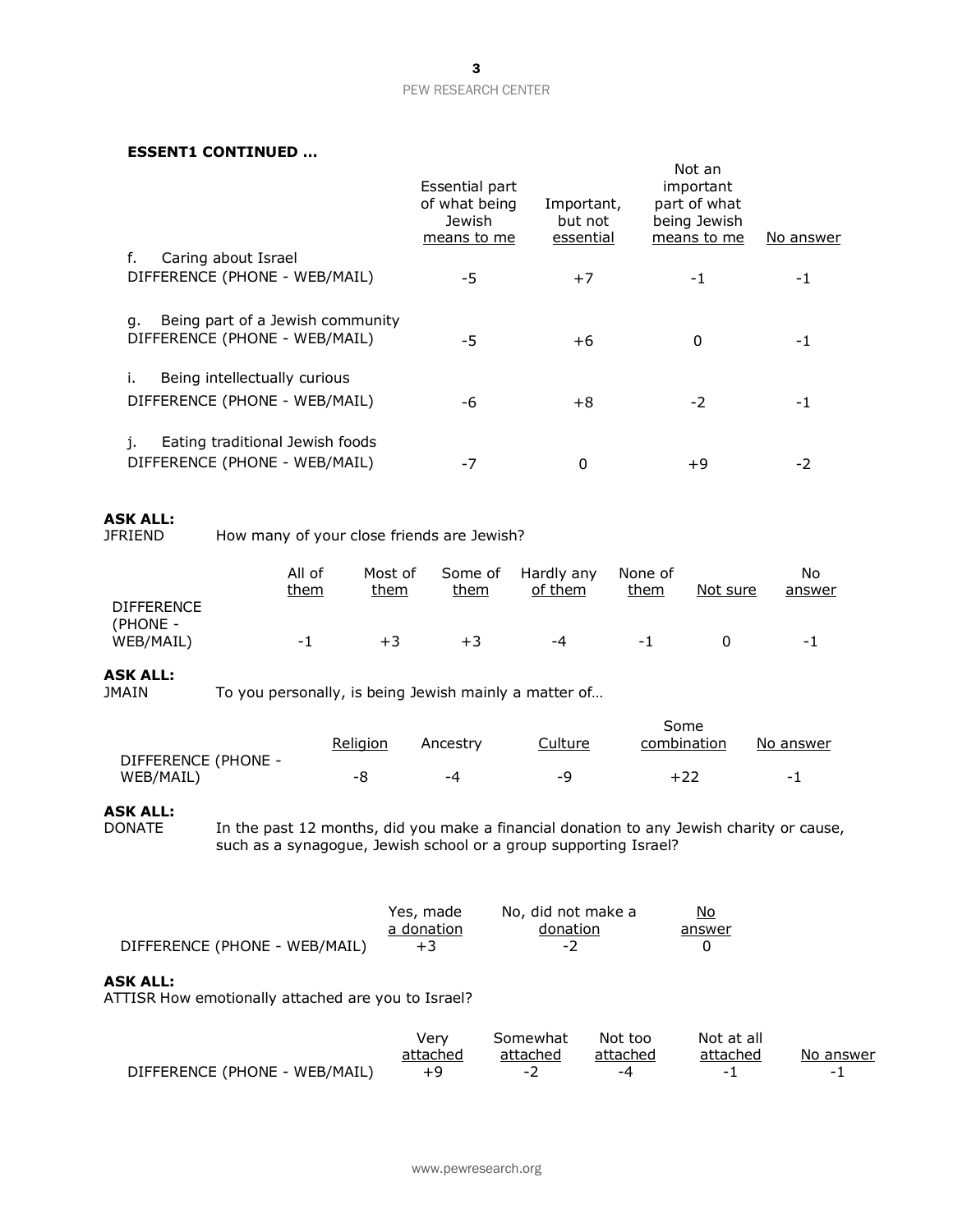## **ASK ALL:**

VSTISR How many times, if ever, have you been to Israel? 2

|                               |       |      | More than |                           |   |
|-------------------------------|-------|------|-----------|---------------------------|---|
|                               | Never | Jnce | once      | Lived in Israel No answer |   |
| DIFFERENCE (PHONE - WEB/MAIL) |       |      |           |                           | - |

# **RANDOMIZE ORDER OF PEACE1/PEACE2**

**ASK ALL:**

PEACE1 Do you think the current Israeli government is making a sincere effort to bring about a peace settlement with the Palestinians, or don't you think so?

|                               | Yes, making a sincere effort No, don't think so No answer |        |  |
|-------------------------------|-----------------------------------------------------------|--------|--|
| DIFFERENCE (PHONE - WEB/MAIL) |                                                           | $\sim$ |  |

# **RANDOMIZE ORDER OF PEACE1/PEACE2**

**ASK ALL:**

PEACE2 Do you think the current Palestinian leadership is making a sincere effort to bring about a peace settlement with Israel, or don't you think so?

|                   | Yes, making a<br>sincere effort | No, don't think so | No answer |
|-------------------|---------------------------------|--------------------|-----------|
| DIFFERENCE (PHONE |                                 |                    |           |
| - WEB/MAIL)       | $+1$                            | -6                 | $+5$      |

## **ASK ALL:**

ANTIS1 Please indicate whether each of the following things has happened to you IN THE PAST TWELVE MONTHS. **[RANDOMIZE]**

|                                                                                             | Yes, has<br>happened | No, has not<br>happened | No<br>answer |
|---------------------------------------------------------------------------------------------|----------------------|-------------------------|--------------|
| a. Have you been called offensive names because<br>you are Jewish/of your Jewish background |                      |                         |              |
| DIFFERENCE (PHONE - WEB/MAIL)                                                               | -4                   | $+5$                    | $-1$         |

<sup>&</sup>lt;sup>2</sup> The 2013 Survey of U.S. Jews included 2 questions. The first asked, "Have you ever been to Israel, or not?" The follow up question asked those who said they have been to Israel, "Have you been to Israel once or more than once?"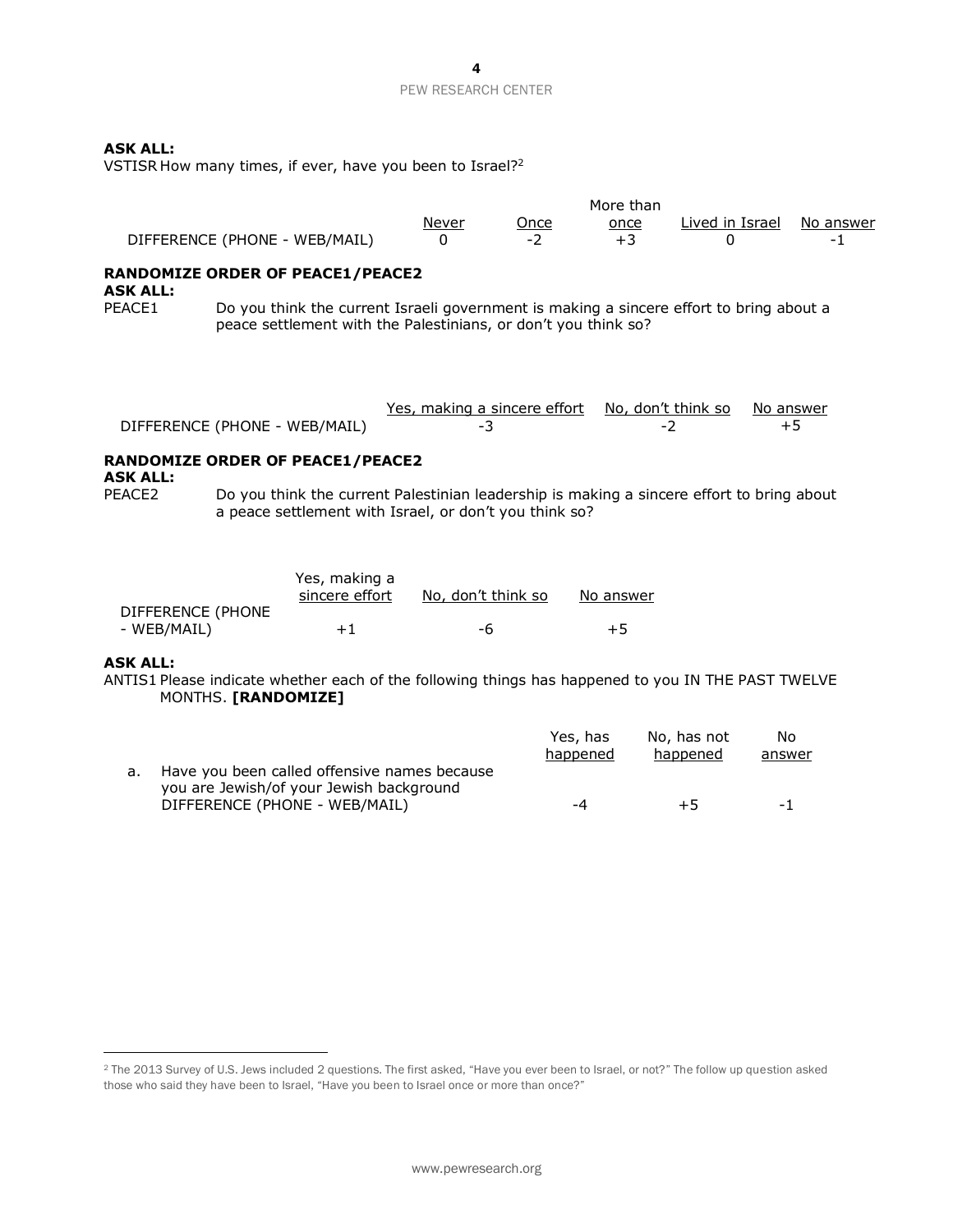# **ASK ALL WHO SELF-IDENTIFY AS JEWISH:**

Thinking about Jewish religious denominations, do you consider yourself to be...

# **ASK IF ORTHODOX:**

ORTHTYPE Do you consider yourself to be...<sup>3</sup>

# **SUMMARY TABLE, BASED ON TOTAL**

|                            | <b>DIFFERENCE</b> |
|----------------------------|-------------------|
|                            | (PHONE -          |
|                            | WEB/MAIL)         |
| Reform                     | -1                |
| Conservative               | -2                |
| Orthodox                   | $+4$              |
| Haredi                     | $+1$              |
| Modern Orthodox            | $+2$              |
| Other Orthodox             | 0                 |
| No answer                  | 0                 |
| No particular denomination | $+1$              |
| Other denomination         | -1                |
| No answer                  | - 1               |

# **ASK ALL:**

Aside from special occasions like weddings, funerals and bar mitzvahs, how often do you attend Jewish religious services at a synagogue, temple, minyan or havurah?

|                                               | <b>DIFFERENCE</b><br>(PHONE - |
|-----------------------------------------------|-------------------------------|
|                                               | WEB/MAIL)                     |
| More than once a week                         | $+4$                          |
| Once a week                                   | $+3$                          |
| Once or twice a month                         | $+5$                          |
| A few times a year, such as for High Holidays | -3                            |
| Seldom                                        | $-4$                          |
| Never                                         | -3                            |
| No answer                                     | - 1                           |

# **ASK ALL:**

ATTEND2 And aside from special occasions like weddings and funerals, how often do you attend non-Jewish religious services?

| More than once a week<br>Once a week<br>O<br>Once or twice a month<br>$+1$<br>A few times a year<br>$+1$<br>Seldom<br>$+3$<br>Never<br>-3<br>No answer<br>0 | <b>DIFFERENCE</b> |
|-------------------------------------------------------------------------------------------------------------------------------------------------------------|-------------------|
|                                                                                                                                                             | (PHONE -          |
|                                                                                                                                                             | WEB/MAIL)         |
|                                                                                                                                                             |                   |
|                                                                                                                                                             |                   |
|                                                                                                                                                             |                   |
|                                                                                                                                                             |                   |
|                                                                                                                                                             |                   |
|                                                                                                                                                             |                   |
|                                                                                                                                                             |                   |

<sup>3</sup> In the 2013 study the response options were, "Modern Orthodox," "Hasidic," "Yeshivish," or "some other type of Orthodox?"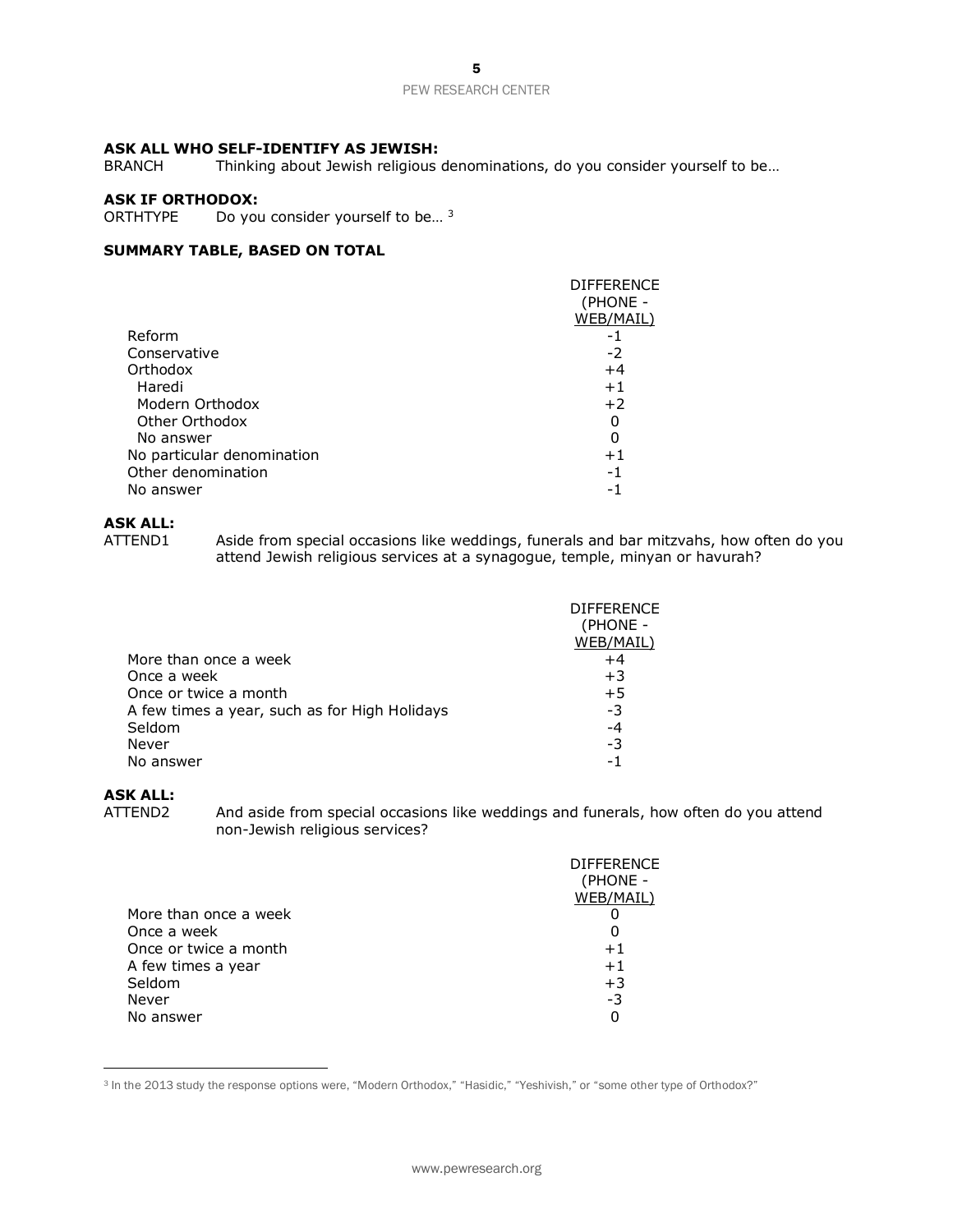# **ASK ALL:**

| How important is religion in your life?<br>RELIMP |  |
|---------------------------------------------------|--|
|---------------------------------------------------|--|

|                               | Verv      | Somewhat  | Not too   | Not at all |                          |
|-------------------------------|-----------|-----------|-----------|------------|--------------------------|
|                               | important | important | important | important  | No answer                |
| DIFFERENCE (PHONE - WEB/MAIL) |           |           | - 1       |            | $\overline{\phantom{0}}$ |

### **ASK ALL WHO SELF-IDENTIFY AS JEWISH**

JEWIMP How important is being Jewish in your life?

|                               | Verv      | Somewhat  | Not too                  | Not at all |           |
|-------------------------------|-----------|-----------|--------------------------|------------|-----------|
|                               | important | important | important                | important  | No answer |
| DIFFERENCE (PHONE - WEB/MAIL) |           | -         | $\overline{\phantom{0}}$ | -          |           |

#### **ASK IF BELIEVE IN GOD:<sup>4</sup>**

GISR Which comes closer to your view, even if neither is exactly right?<sup>5</sup>

## **SUMMARY TABLE, BASED ON TOTAL**

|                               | God gave the land  | God did not literally | Does not   |           |
|-------------------------------|--------------------|-----------------------|------------|-----------|
|                               | that is now Israel | give the land that is | believe in |           |
|                               | to the Jewish      | now Israel to the     | God/higher |           |
|                               | people             | Jewish people         | power      | No answer |
| DIFFERENCE (PHONE - WEB/MAIL) | +2                 | -4                    | $-1$       | $+2$      |

### **ASK ALL:**

MEMSYN1 Is anyone in your household currently a member of a Jewish congregation, such as a synagogue, temple, havurah or minyan?

# **ASK IF MEMBER OF A JEWISH CONGREGATION:**<br>MEMSYN2 And is that you or someone else in you

And is that you or someone else in your household?

# **SUMMARY TABLE, BASED ON TOTAL**

|                                                                  | DIFFERENCE (PHONE - |
|------------------------------------------------------------------|---------------------|
|                                                                  | WEB/MAIL)           |
| Yes                                                              | $+5$                |
| I am a member                                                    | +6                  |
| I am not a member, but someone else in the household is a member | 0                   |
| No answer                                                        | -1                  |
| No                                                               | -4                  |
| No answer                                                        | - 1                 |
|                                                                  |                     |

<sup>4</sup> This filter is based off a question not shown in this topline. See the **questionnaire** for the full set of questions asked in the survey.

<sup>5</sup> The 2013 survey asked a modified question, "Some people believe God gave the land that is now Israel to the Jewish people. Other people do not believe this to be literally true. Which comes closer to your view?". The question was also filtered on a different version of questions asking about belief in God.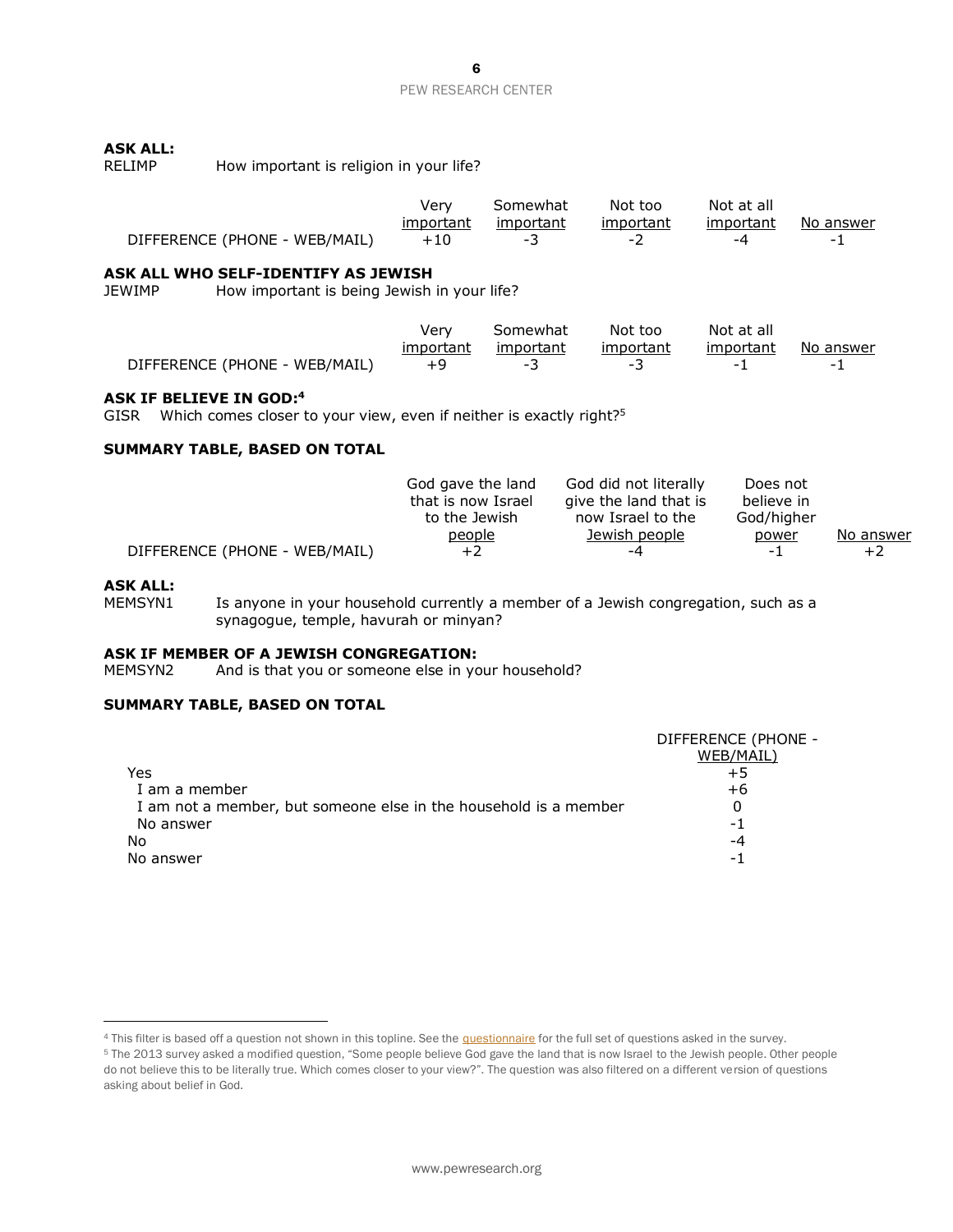# **ASK ALL:**

| KOSHER | Do you keep kosher in your home? <sup>6</sup> |
|--------|-----------------------------------------------|
|--------|-----------------------------------------------|

| DIFFERENCE (PHONE - WEB/MAIL)<br>$+5$<br>-1<br>-4 |  | Yes, I keep<br>kosher and I<br>separate meat<br>and dairy | Yes, I keep<br>kosher and I am<br>vegetarian or<br>vegan | No, I do not<br>keep kosher | No<br>answer |
|---------------------------------------------------|--|-----------------------------------------------------------|----------------------------------------------------------|-----------------------------|--------------|
|---------------------------------------------------|--|-----------------------------------------------------------|----------------------------------------------------------|-----------------------------|--------------|

# **ASK ALL:**

Last Passover, did you hold or attend a Seder?

|                    | DIFFERENCE (PHONE - WEB/MAIL)             | Yes, held or<br>attended a Seder<br>+4 |            | No, did not hold or<br>attend a Seder<br>-3 | No answer<br>-1                               |        |
|--------------------|-------------------------------------------|----------------------------------------|------------|---------------------------------------------|-----------------------------------------------|--------|
| ASK ALL:<br>YMKPPR | During the last Yom Kippur, did you fast? |                                        |            |                                             |                                               |        |
|                    |                                           |                                        |            |                                             | No, could not fast due<br>to health problems, |        |
|                    |                                           | Yes, all                               | Yes, part  | No, did                                     | age, pregnancy or                             | No     |
|                    |                                           | <u>day</u>                             | of the day | not fast                                    | nursing                                       | answer |
|                    | DIFFERENCE (PHONE - WEB/MAIL)             | $+2$                                   |            | -2                                          | +1                                            | -1     |

# **ASK ALL:**

CHRELIGMOD Thinking about WHEN YOU WERE A CHILD, in what religion were you raised, if any?

|                                      | <b>DIFFFRENCE</b><br>(PHONE -<br>WEB/MAIL) |
|--------------------------------------|--------------------------------------------|
| <b>Jewish</b>                        | $+1$                                       |
| NFT Part Jewish                      | -1                                         |
| Jewish and Christian                 | $-1$                                       |
| Jewish and non-Christian             | 0                                          |
| Jewish and no religion               | O                                          |
| Jewish and something<br>else/unclear | O                                          |
| NET Christian                        | O                                          |
| Protestant                           | 0                                          |
| Catholic                             | 0                                          |
| Orthodox Christian                   | 0                                          |
| Other Christian                      | ŋ                                          |
| NET Unaffiliated                     | $+1$                                       |
| Atheist                              | -1                                         |
| Agnostic                             | O                                          |
| Nothing in particular                | $+1$                                       |
| NET Other religion                   | 0                                          |
| No answer                            |                                            |
|                                      |                                            |

<sup>6</sup> In 2013, this question was part of a battery and the response options were, "Yes," "No," "Other/depends/partially".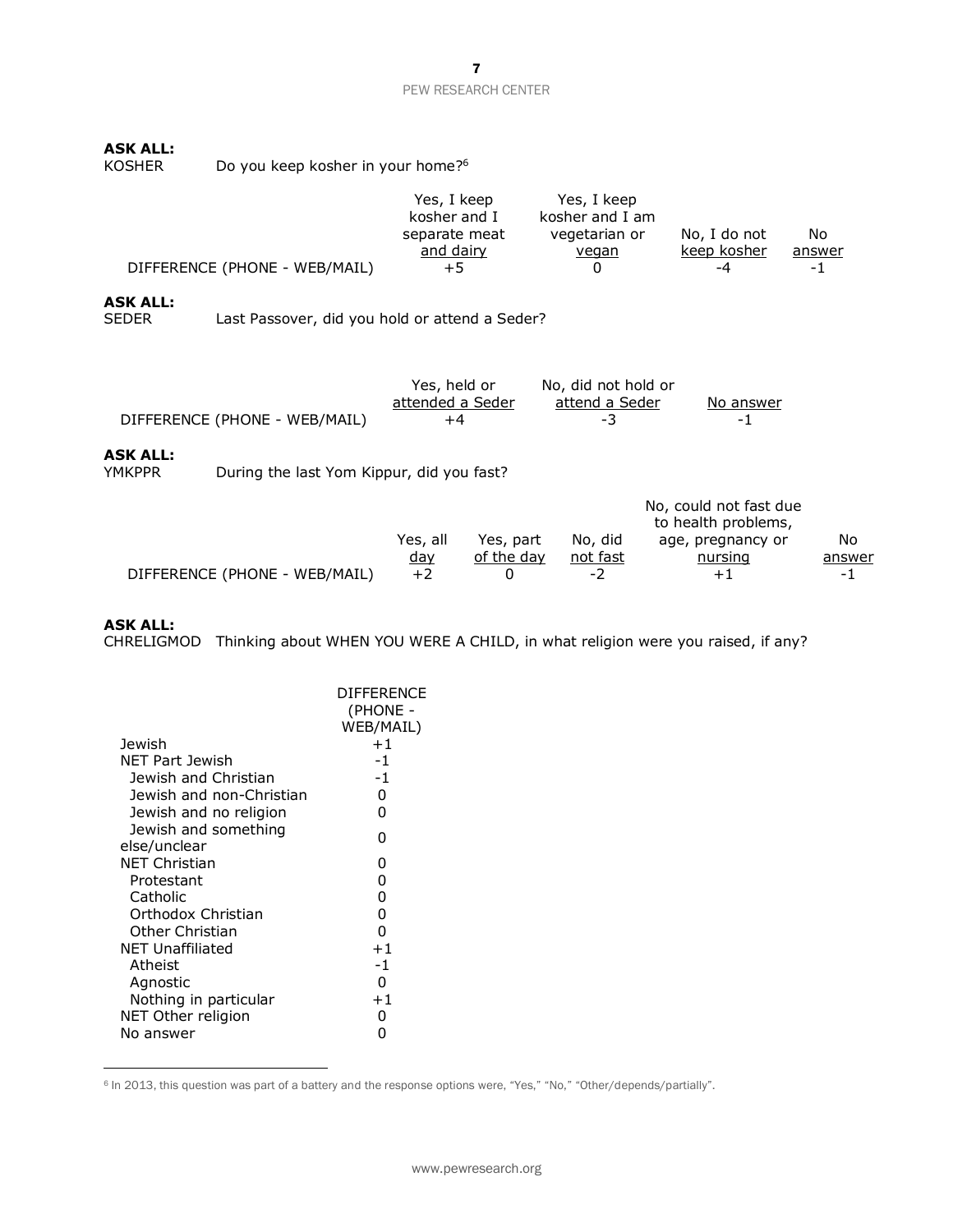# **ASK IF NOT RAISED JEWISH BY RELIGION:**<br>RJASIDE ASIDE from religion, would you s

ASIDE from religion, would you say you were raised Jewish in any way (for example ethnically, culturally or because of your family's background)?<sup>7</sup>

# **SUMMARY TABLE, BASED ON TOTAL**

|                               |                   |                 | No, was not    |           |
|-------------------------------|-------------------|-----------------|----------------|-----------|
|                               | <b>NET Raised</b> |                 | raised Jewish  |           |
|                               | Jewish/partly     | Yes, was raised | by religion or |           |
|                               | Jewish by         | Jewish aside    | aside from     |           |
|                               | religion          | from religion   | religion       | No answer |
| DIFFERENCE (PHONE - WEB/MAIL) |                   |                 | - 1            |           |

# **ASK ALL:**

JPARENTS Which, if either, of your parents was Jewish?

|                                 | Mother | Father | Both | Neither | Other | No answer |
|---------------------------------|--------|--------|------|---------|-------|-----------|
| DIFFERENCE (PHONE - WEB/MAIL) 0 |        |        |      |         |       |           |

# **ASK IF RAISED JEWISH:**

CHDENOM1 Now thinking about Jewish religious denominations, were you raised…

### **ASK IF RAISED ORTHODOX:**

CHDENOM2 Were you raised…?

## **SUMMARY TABLE, BASED ON TOTAL**

|                              | <b>DIFFERENCE</b> |
|------------------------------|-------------------|
|                              | (PHONE –          |
|                              | WEB/MAIL)         |
| Reform                       |                   |
| Conservative                 | -2                |
| Orthodox                     | $+1$              |
| Hasidic or Chabad            | 0                 |
| Modern or Centrist Orthodox  | $+2$              |
| Yeshivish, Litvish or Agudah | $+1$              |
| Other Orthodox               | $-1$              |
| No answer                    | 0                 |
| No particular denomination   | $+3$              |
| Other denomination           |                   |
| No answer                    |                   |
| Not raised Jewish            | -2                |

<sup>7</sup> In 2013 this question was worded, "Aside from religion, would you say you were raised Jewish or partially Jewish, or not?" The response options were "Yes," "Yes, partially Jewish (includes "half Jewish")," "No, were not."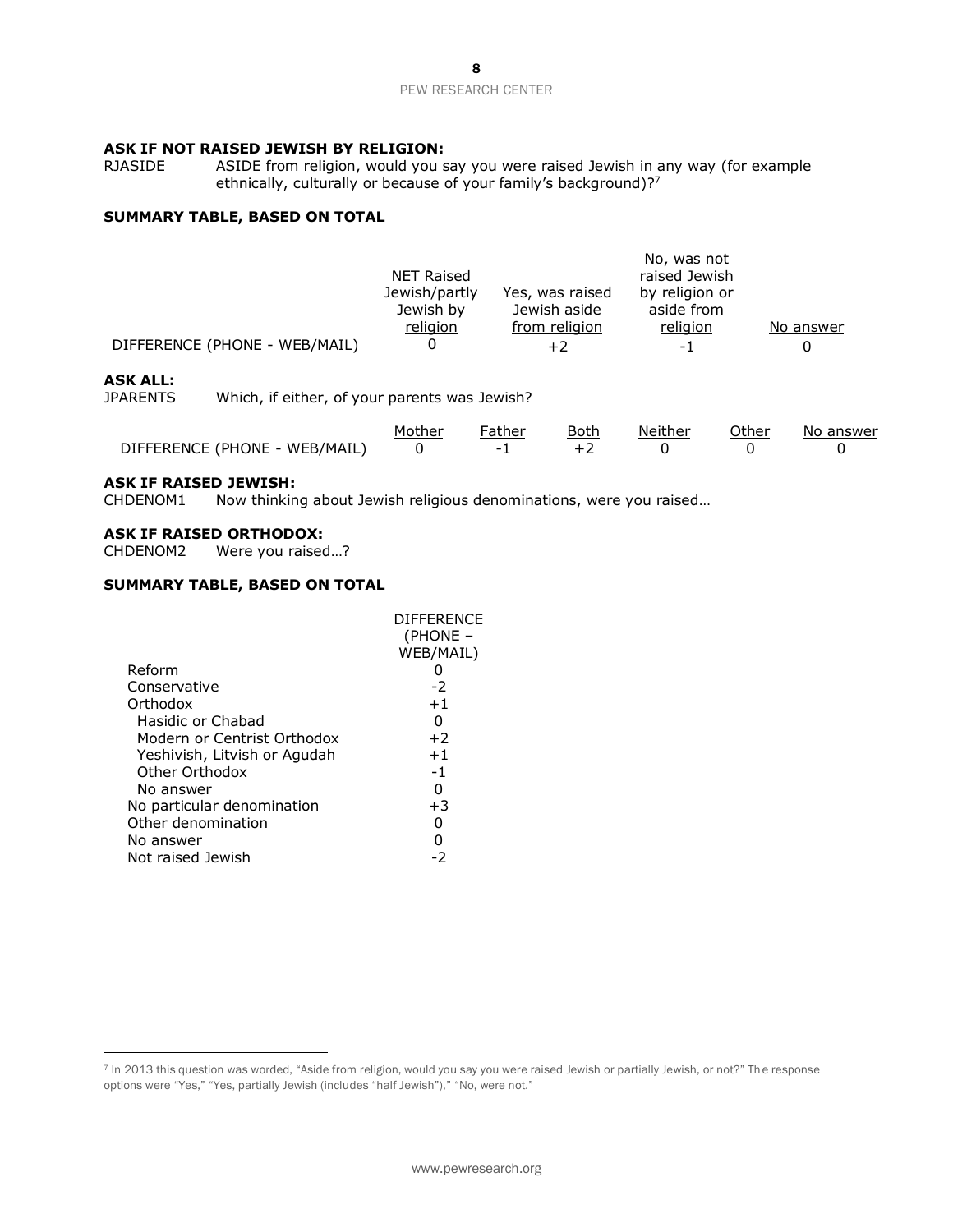# **ASK ALL:**

When you were growing up, how many years, if any, did you...<sup>8</sup>

|    |                                                                                                                                                        | <u>0</u> | $1-3$ years | 4-6 years | 7 years or<br>more | No answer |
|----|--------------------------------------------------------------------------------------------------------------------------------------------------------|----------|-------------|-----------|--------------------|-----------|
| a. | Attend a full-time Jewish school,<br>such as a yeshiva or Jewish day<br>school?<br>DIFFERENCE (PHONE - WEB/MAIL)                                       | -6       | 0           | $+1$      | $+2$               | $+2$      |
| b. | Participate in some other kind of<br>formal Jewish educational program,<br>such as Hebrew school or Sunday<br>school?<br>DIFFERENCE (PHONE - WEB/MAIL) | $+3$     | -4          | -1        | $+2$               | 0         |
| c. | Attend a summer camp with Jewish<br>content?<br>DIFFERENCE (PHONE - WEB/MAIL)                                                                          | -1       |             | $+2$      | $+1$               | +2        |

# **ASK ALL:**

Did you have a bar or bat mitzvah when you were young?

|                               | Yes | No                       | No answer |
|-------------------------------|-----|--------------------------|-----------|
| DIFFERENCE (PHONE - WEB/MAIL) |     | $\overline{\phantom{0}}$ |           |

# **ASK ALL:**

Which of these best describes you?

|                       | <b>DIFFERENCE</b><br>(PHONE -<br>WEB/MAIL) |
|-----------------------|--------------------------------------------|
| Married               | -2                                         |
| Living with a partner | O                                          |
| Divorced              | -1                                         |
| Separated             | 0                                          |
| Widowed               | 0                                          |
| Never been married    | $+3$                                       |
| No answer             | 0                                          |

<sup>&</sup>lt;sup>8</sup> In the 2013 study these questions were not part of a battery. Respondents were also able to specify the number of years they attended each.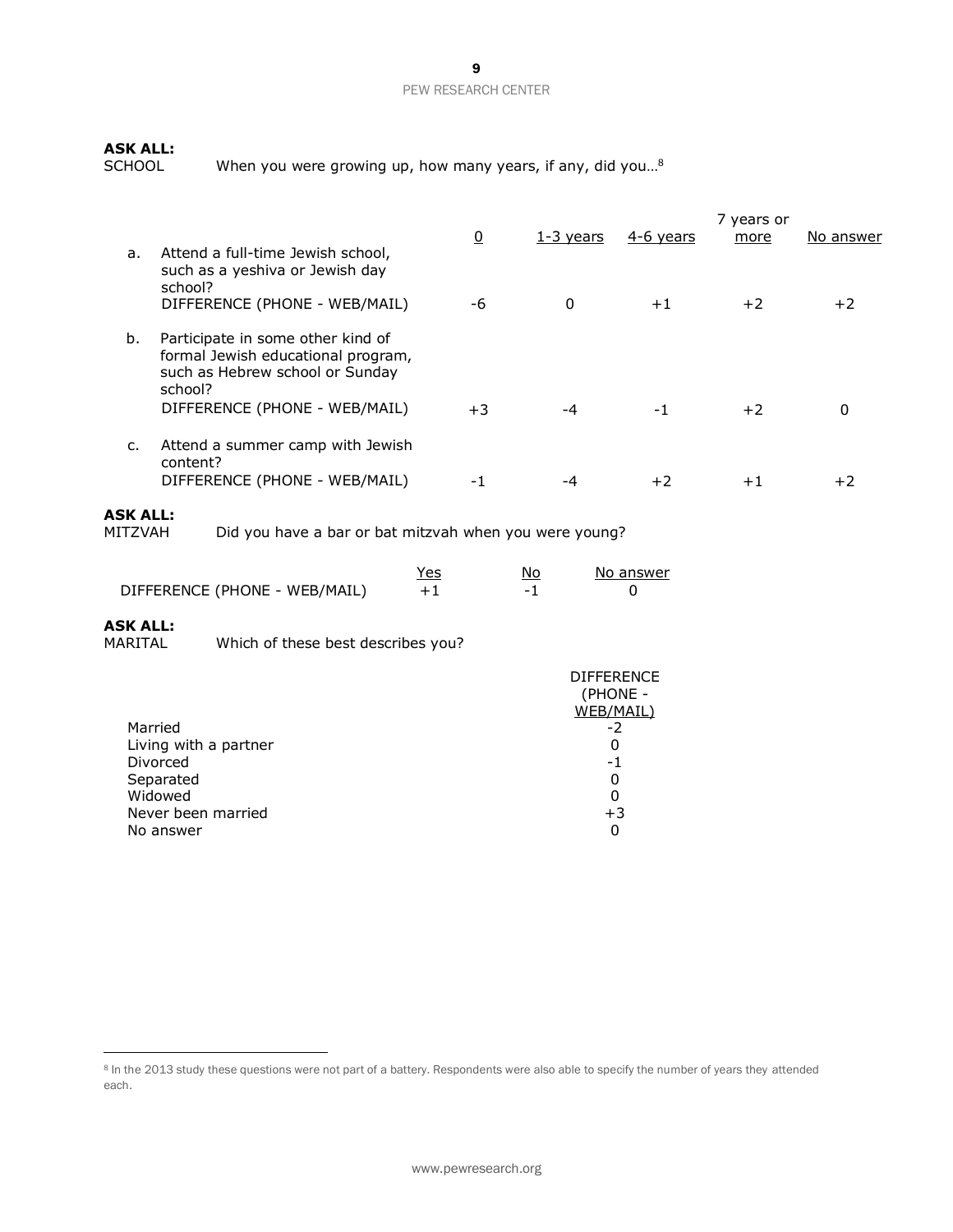## **ASK IF MARRIED:**

MYEAR In what year did you and your spouse get married?

### **SUMMARY TABLE, BASED ON TOTAL MARRIED**

|             | DIFFERENCE<br>(PHONE - |
|-------------|------------------------|
|             | WEB/MAIL)              |
| Before 1970 | -1                     |
| 1970-1979   | -1                     |
| 1980-1989   | $+2$                   |
| 1990-1999   | $+4$                   |
| 2000-2009   | $-2$                   |
| 2010-2020   | $-2$                   |
| No answer   | -1                     |

#### **ASK IF MARRIED OR LIVING WITH A PARTNER:**

SPRELIG What is your spouse or partner's religion, if any?

### **ASK IF MARRIED OR LIVING WITH A PARTNER AND SPOUSE/PARTNER IS NOT JEWISH BY RELIGION:**

SPASIDE ASIDE from religion, does your spouse or partner consider themself Jewish in any way (for example ethnically, culturally or because of their family's background)?<sup>9</sup>

#### **ASK IF MARRIED OR LIVING WITH A PARTNER:**

SPRAISED Did your spouse or partner have a Jewish parent or was your spouse or partner raised Jewish?

# **SUMMARY TABLE, BASED ON TOTAL MARRIED OR LIVING WITH A PARTNER**

|                                      | <b>DIFFERENCE</b><br>(PHONE - |
|--------------------------------------|-------------------------------|
|                                      | WEB/MAIL)                     |
| Spouse/partner Jewish by religion    | +4                            |
| Spouse/partner Jew of no religion    | -1                            |
| Spouse/partner Jewish background     | -1                            |
| Spouse/partner Jewish affinity       | $+1$                          |
| Spouse/partner not Jewish in any way | -4                            |

### **ASK IF MARRIED OR LIVING WITH A PARTNER:**

SPAGE How old is your spouse or partner?

|                                  | . 8-29 | 3በ-49 | 50-64 | No answer |
|----------------------------------|--------|-------|-------|-----------|
| DIFFERENCE (PHONE -<br>WEB/MAIL) |        | -     |       |           |

### **ASK IF MARRIED OR LIVING WITH A PARTNER:**

SPSEX Is your spouse or partner male or female?

|                               | Male | Female | No answer |
|-------------------------------|------|--------|-----------|
| DIFFERENCE (PHONE - WEB/MAIL) |      |        |           |

<sup>&</sup>lt;sup>9</sup> In 2013 this question was worded, "Aside from religion, does your spouse or partner consider themself Jewish or partially Jewish, or not?" The response options were "Yes," "Yes, partially Jewish (includes "half Jewish")," "No, do not."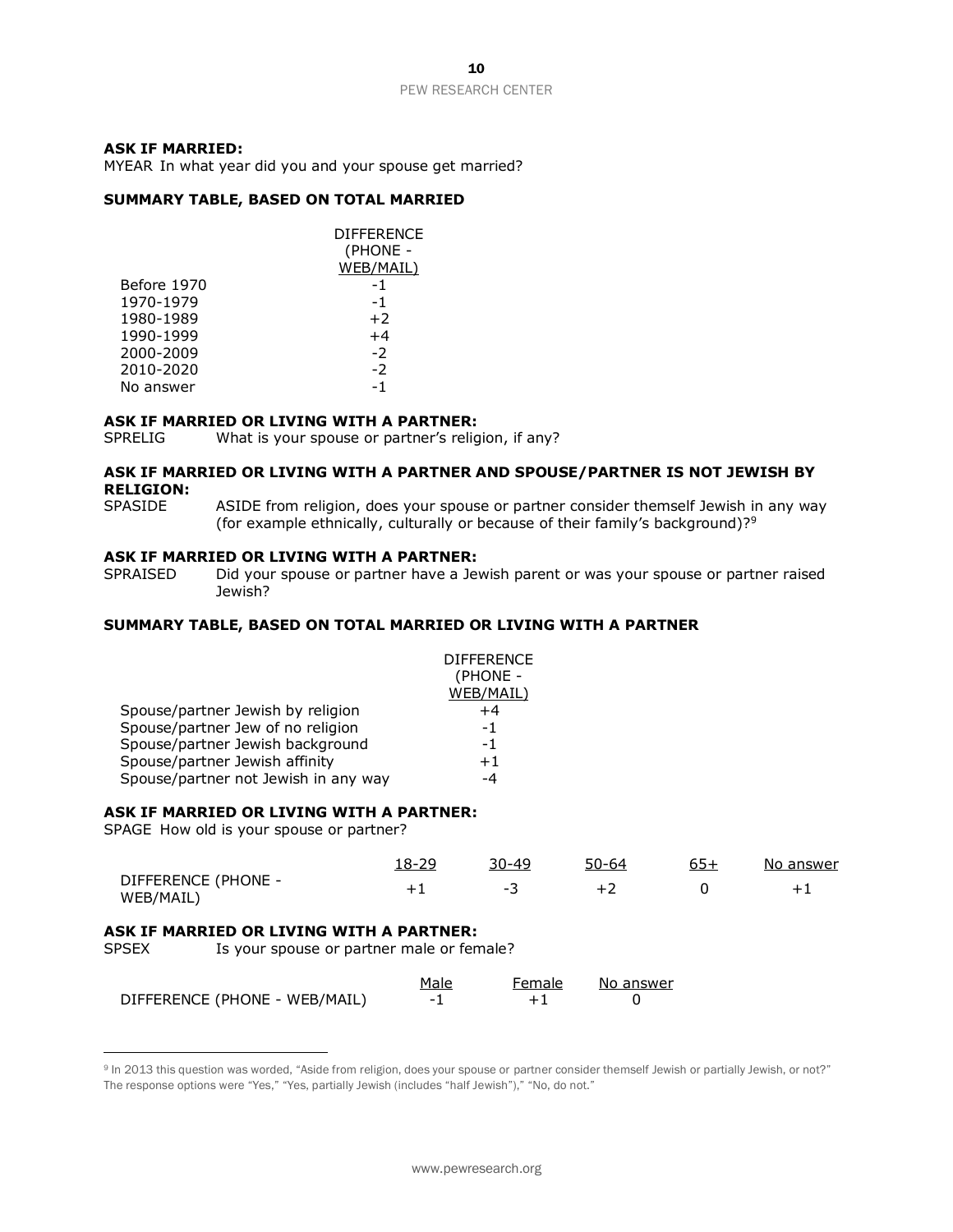# **ASK IF RESPONDENT HAS BEEN TO ISRAEL AND IS YOUNGER THAN 46:**

BIRTHRIGHT1 Did you ever participate in a Birthright Israel trip?

# **SUMMARY TABLE, BASED ON TOTAL**

|                               |     |      |           | Has not      |
|-------------------------------|-----|------|-----------|--------------|
|                               |     |      |           | been to      |
|                               |     |      |           | Israel or is |
|                               | Yes | No   | No answer | 46 or older  |
| DIFFERENCE (PHONE - WEB/MAIL) | - 1 | $-7$ |           | $+2$         |

### **ASK ALL:**

INCOMEMOD Last year, what was your total family income from all sources, before taxes?

|                                | <b>DIFFERENCE</b> |
|--------------------------------|-------------------|
|                                | (PHONE -          |
|                                | WEB/MAIL)         |
| Less than $$30,000$            | $+1$              |
| \$30,000 to less than \$75,000 | 0                 |
| \$75,000 and above             | $-11$             |
| No answer                      | $+10$             |

## **ASK ALL:**

PARTY In politics today, do you consider yourself a...

## **ASK IF INDEP/SOMETHING ELSE (PARTY=3 or 4) OR REFUSED (PARTY=refused)**

PARTYLN As of today do you lean more to...

### **SUMMARY TABLE, BASED ON TOTAL**

|                                            | Republican | Democrat | Independent | Something<br><u>else</u> | No<br>answer | NE1<br>Rep/Lean<br>Rep. | <b>NET</b><br>Dem/Lean<br>Dem. |
|--------------------------------------------|------------|----------|-------------|--------------------------|--------------|-------------------------|--------------------------------|
|                                            |            |          |             |                          |              |                         |                                |
| <b>DIFFERENCE</b><br>(PHONE -<br>WEB/MAIL) | -3         |          | $+3$        | +2                       | - 1          | - 3                     | $+3$                           |

### **ASK ALL:**

IDEO In general, would you describe your political views as... **[RANDOMLY REVERSE ORDER OF RESPONSES]**

|                               | Verv |                                                           |  |      | Verv | - No |  |
|-------------------------------|------|-----------------------------------------------------------|--|------|------|------|--|
|                               |      | conservative Conservative Moderate Liberal liberal answer |  |      |      |      |  |
| DIFFERENCE (PHONE - WEB/MAIL) |      | $-2$                                                      |  | $+1$ |      |      |  |